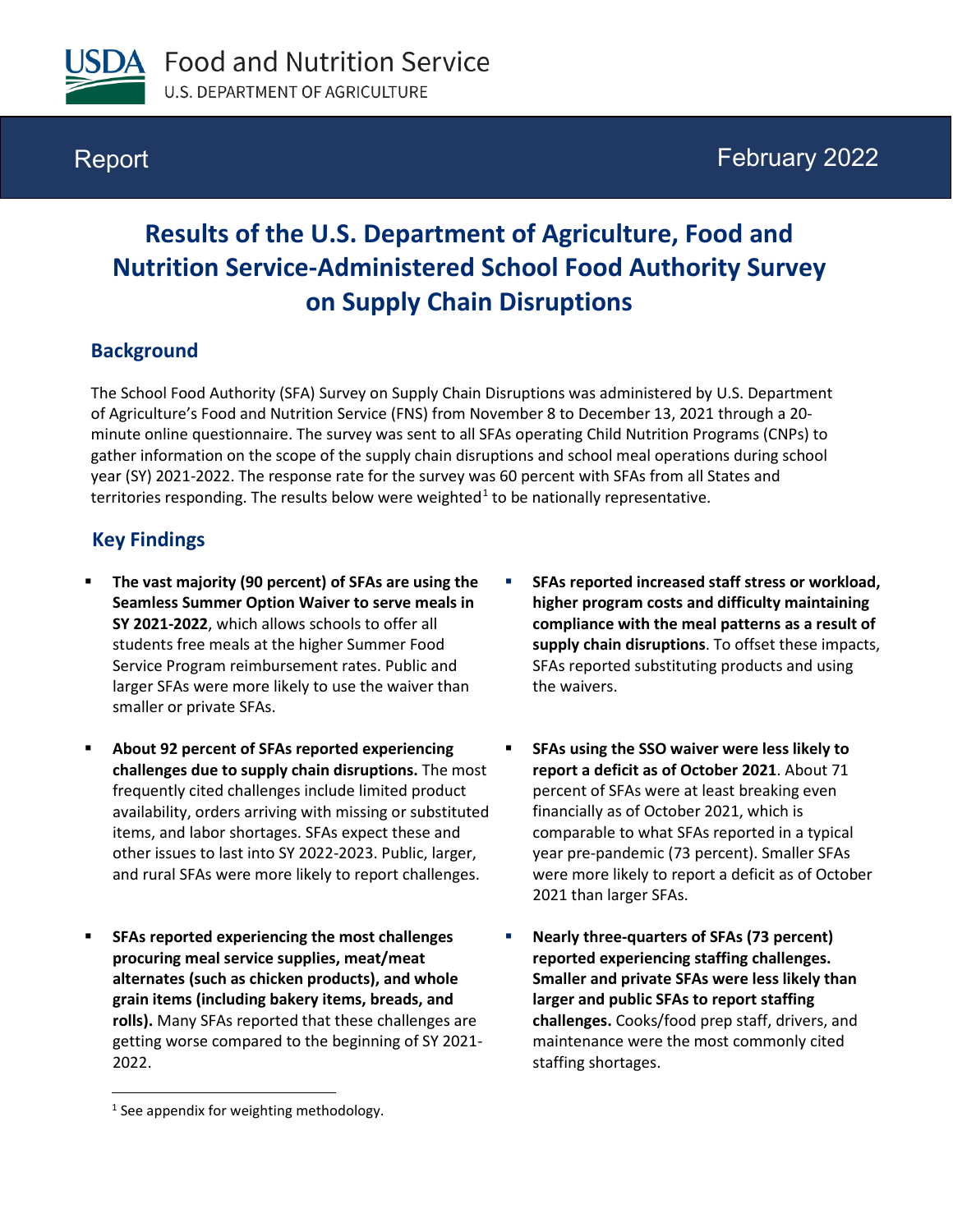## **Waiver Use**

**Almost 90 percent of all SFAs reported using the SY 2021-2022 Seamless Summer Option (SSO) Waiver**. About 91 percent of public SFAs used the SSO waiver compared to 77 percent of private SFAs. Small SFAs were less likely to use the SSO waiver (84 percent) than medium (95 percent), large (97 percent), and very large (99 percent) SFAs.<sup>[2](#page-1-0)</sup> SFAs located in rural areas were more likely to use the SSO waiver than those located in non-rural areas (91 percent compared to 85 percent). SFAs in the Mid-Atlantic and Midwest regions used the SSO waiver the most (92 percent and 91 percent) compared to SFAs across the other FNS regions. SFAs in the Southeast and Mountain Plains regions were least likely to use the SSO waiver (83 percent and 84 percent).



## **Overall Challenges**

**Approximately 92 percent of all SFAs reported challenges with procuring or receiving food, beverages or supplies in SY 2021-2022.** Nine in 10 SFAs (90 percent) reported challenges with foods or beverages and 80 percent reported challenges procuring or receiving non-food supplies or equipment. Private SFAs, small SFAs, and those in non-rural areas were less likely to report challenges compared to their public, larger, and rural counterparts. $3$  The percent of SFAs reporting challenges varied slightly across FNS regions (90 percent to 94 percent) (not shown).



<span id="page-1-1"></span><span id="page-1-0"></span><sup>2</sup> See appendix for SFA size definitions.

 $\overline{a}$ 

<sup>&</sup>lt;sup>3</sup> \*Indicates statistical significance.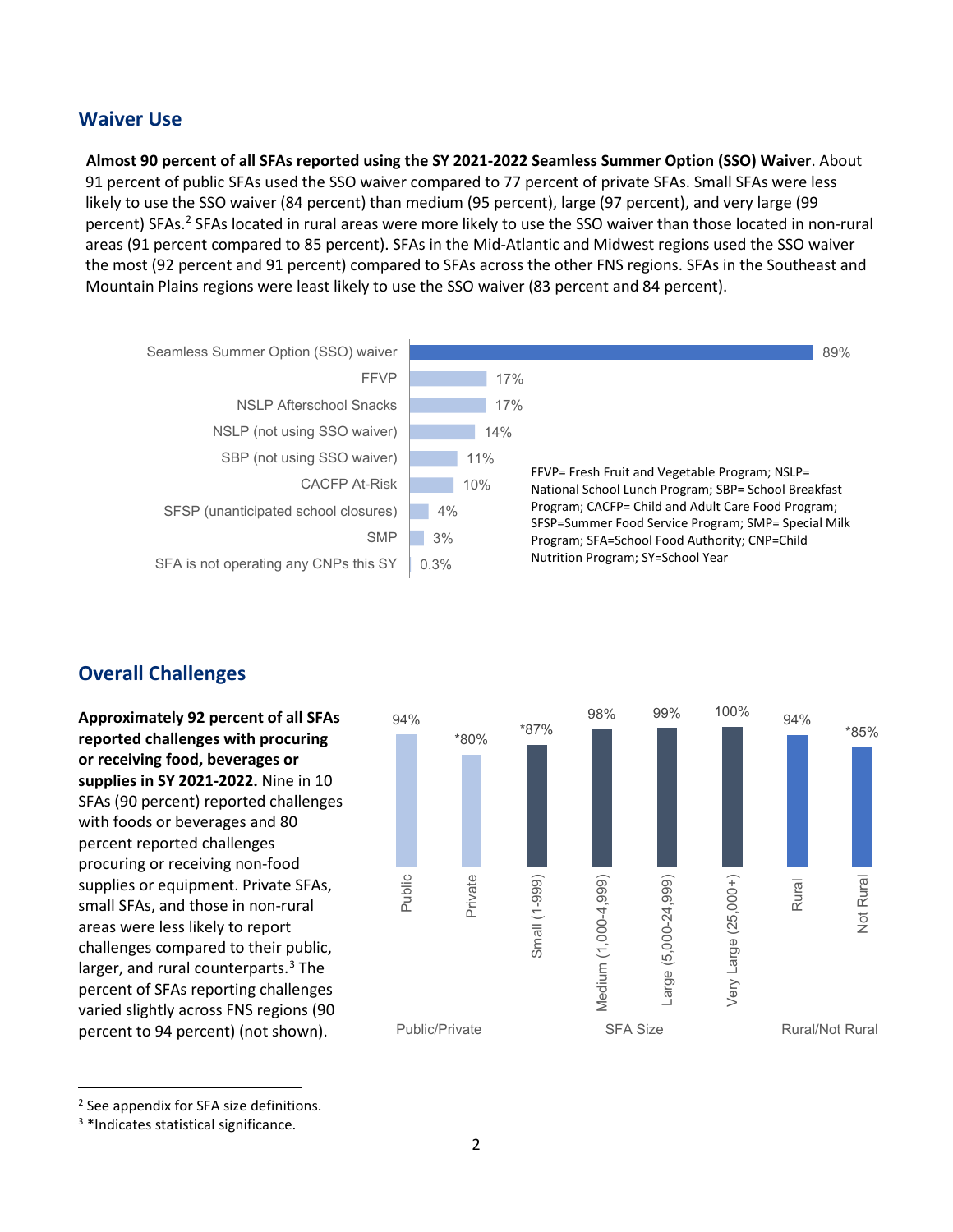## **Percent of SFAs Experiencing Challenges by State**

**The percent of SFAs reporting supply chain challenges was high across all States, [4](#page-2-0)** with Rhode Island and New Mexico reporting the lowest percent of SFAs with challenges (70 percent), and Nevada and West Virginia reporting all SFAs are experiencing challenges.

 $\overline{a}$ 

<span id="page-2-0"></span><sup>&</sup>lt;sup>4</sup> State level figures are not weighted.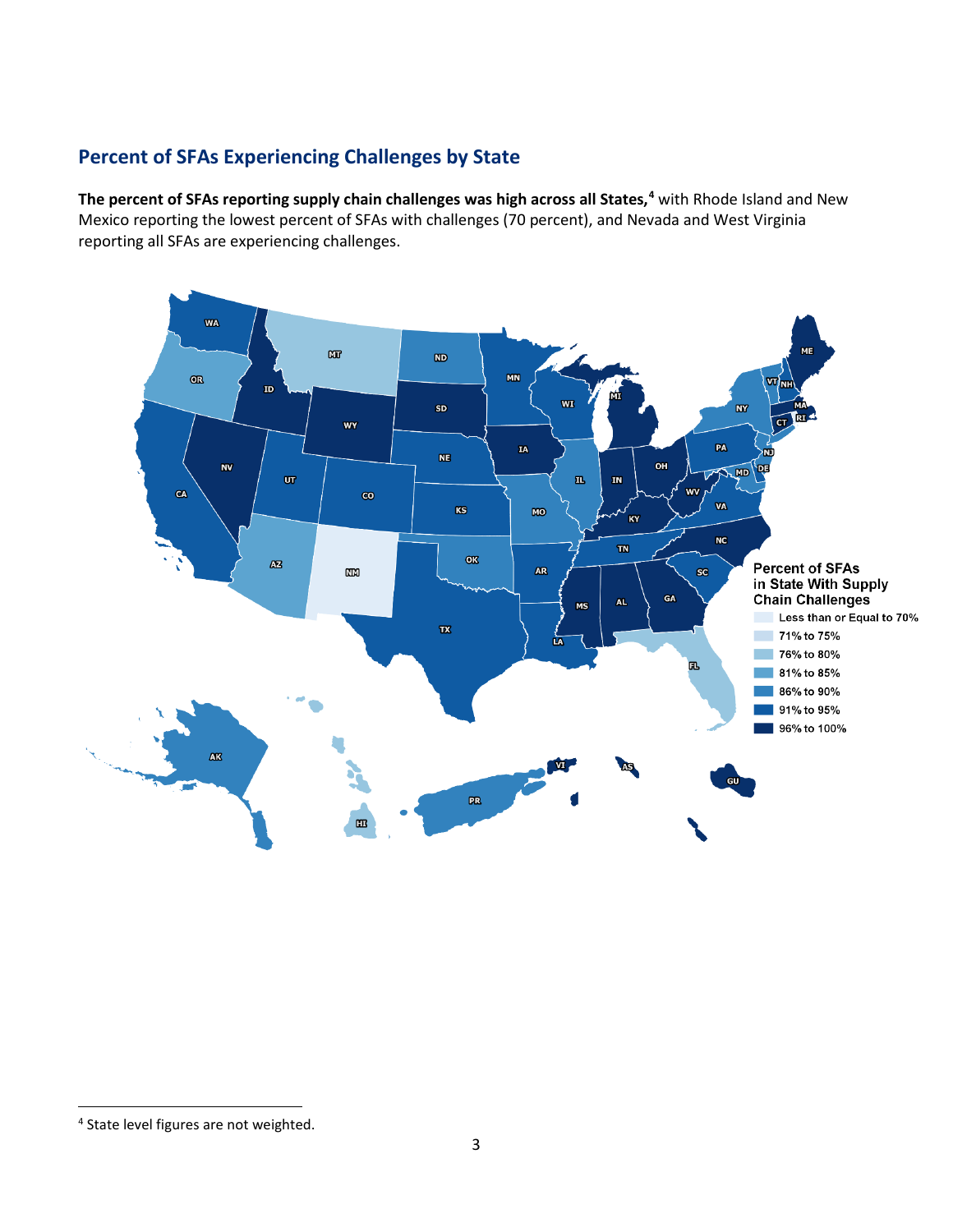## **Specific Product Challenges and Influencing Factors**

**SFAs reported experiencing challenges most frequently with meal service supplies, meat/meat alternates, and whole grain-rich products.**



**At the time of the survey, most SFAs reported that challenges with these items were about the same or getting worse compared to the beginning of SY 2021-2022.** 

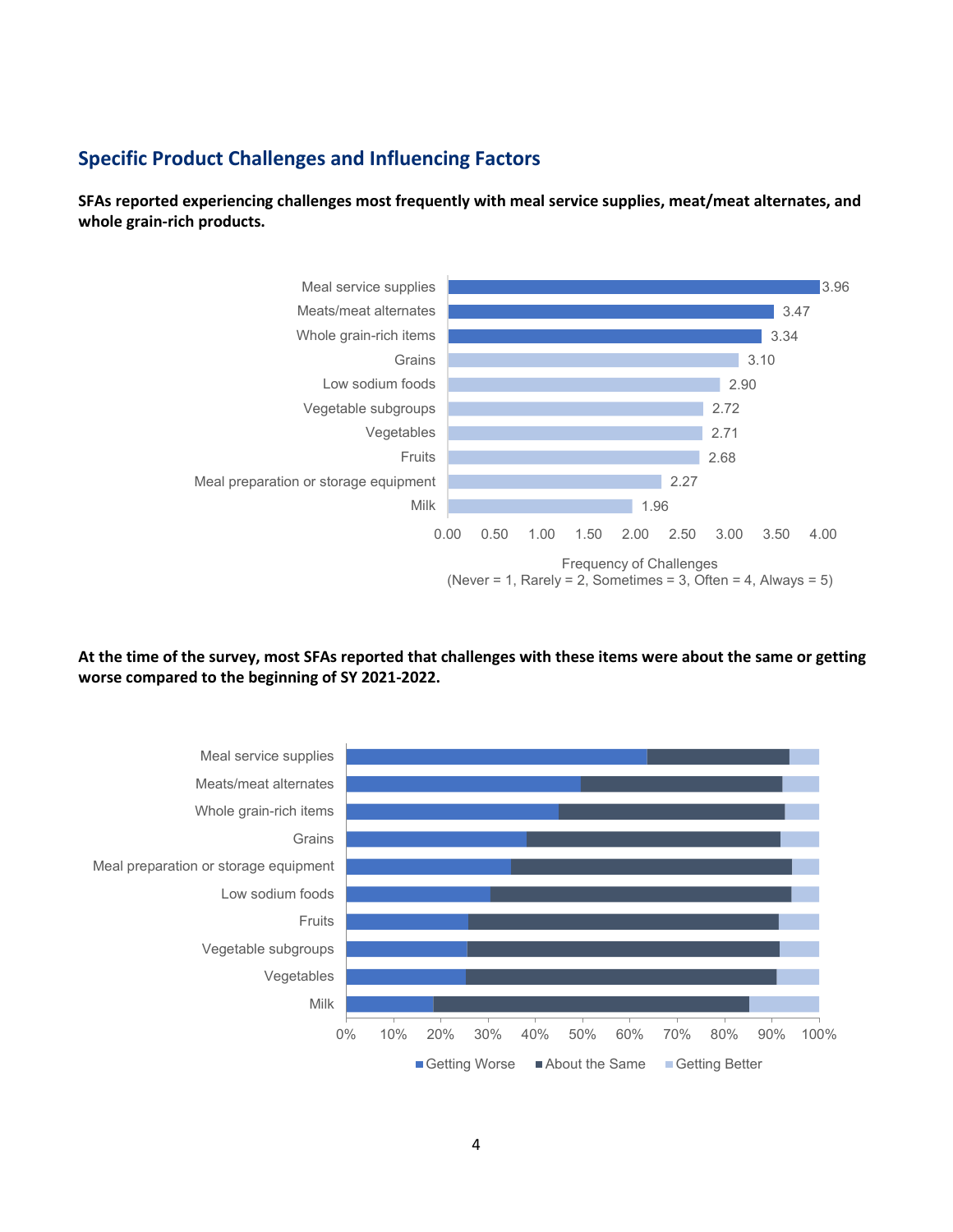**SFAs reported that chicken products, mixed dishes, and bakery items were the most challenging food items to procure.** 



**SFAs cited limited product availability, orders arriving with missing or substituted items, and labor shortages in the supply chain as the most common reasons for their challenges**.